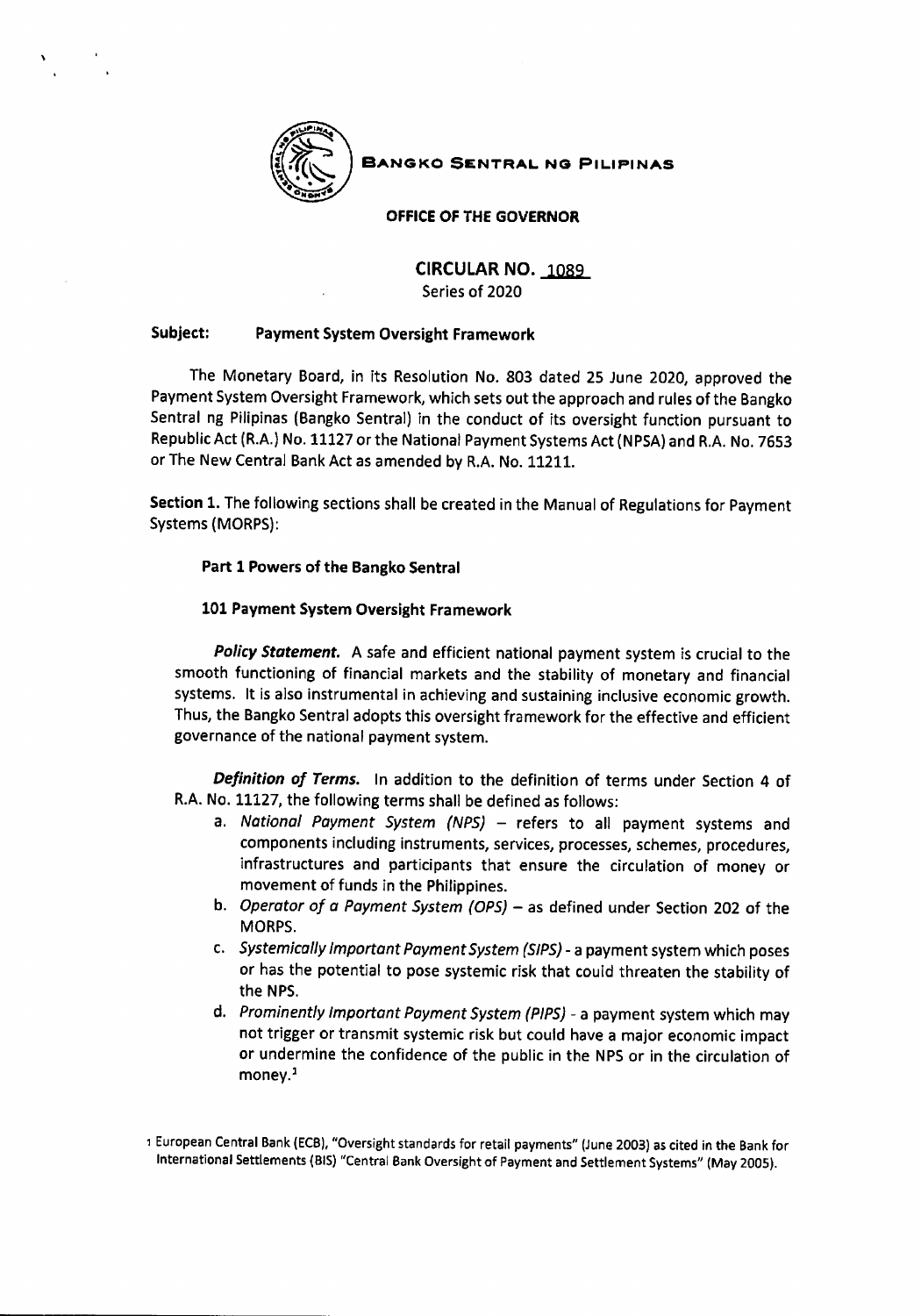- e. *Designated Payment System (DPS) -* a payment system that is designated by the Bangko Sentral either as a:  $(1)$  SIPS, or  $(2)$  PIPS.
- f. Payment System Management Body (PSMB) a body organized by participants of a DPS for self-regulation and accredited by the Monetary Board for the purpose of managing and governing participants of the relevant DpS.
- g. Financial Market Infrastructure (FMI) a multilateral system among participating institutions, including the operator of the system, used for the purposes of clearing, settling, or recording payments, securities, derivatives or other financial transactions. <sup>2</sup>
- h. *Payment Service Provider (PSP)* an entity that provides payment services to end-users, such as consumers, merchants, and bitlers, including government institutions.
- i. Critical Service Provider (CSP) an entity that provides process arrangements, technology, service or infrastructure that is critical<sup>3</sup> in ensuring the operational reliability of an FMl, an operator of a designated payment systems (ODpS) or, in some cases, multiple FMls/oPSs. This does not include entities that provide utilities and activities not directly related to the essential operations of an FMl/OPS.4

Objectives of the Oversight Function. The Bangko Sentral performs oversight functions primarily to ensure safety, efficiency, and reliability of the Nps.

Safety builds and preserves confidence in the financial system, This objective requires reliability and integrity of the payment system as well as effective management of a broad spectrum of payment-related risks such as legal, compliance, credit, liquidity, business, custody, investment and operational risks, including cybersecurity breaches, operational and settlement failures, and fraudulent transactions.

Efficiency is characterized by the presence of quick and affordable payment means which are fit for the purpose of the transactions and the needs of the users and the participants. lnteroperability and healthy competition among the PSPs and the OPSs are necessary to achieve efficiency.

Responsibility for Oversight. Pursuant to the authority granted under Section 5 of R.A. No. 11127 or the NPSA and Section 3 of R.A. No. 7653 or The New Central Bank Act as amended by R.A. No. 11211, the Bangko Sentral, through an appropriate oversight department, is responsible for overseeing the NPS, including the payment system that the Bangko Sentral owns and operates pursuant to Section 8 of R.A. No. 11127. The Bangko Sentral shall adopt internal safeguards to ensure independence between its overseer and operator functions.

<sup>&</sup>lt;sup>2</sup> Committee on Payments and Market infrastructures (CPMI) - International Organization of Securities Commission (IOSCO) "Principles for Financial Market Infrastructures" (2012).

<sup>&</sup>lt;sup>3</sup> Critical service refers to a service delivered to an FMI/ODPS wherein the capability of the FMI/ODPS to perform its functions will be impaired if the service is not rendered. Assessment of criticality of service shall consider substitutability, wherein a service may be considered critical if there is no substitute for said service or, if substitute is available, transition shall require significant resources (time and financial resources).

<sup>&</sup>lt;sup>4</sup> BIS, "Assessment methodology for the oversight expectations applicable to CSPs" (December 2014).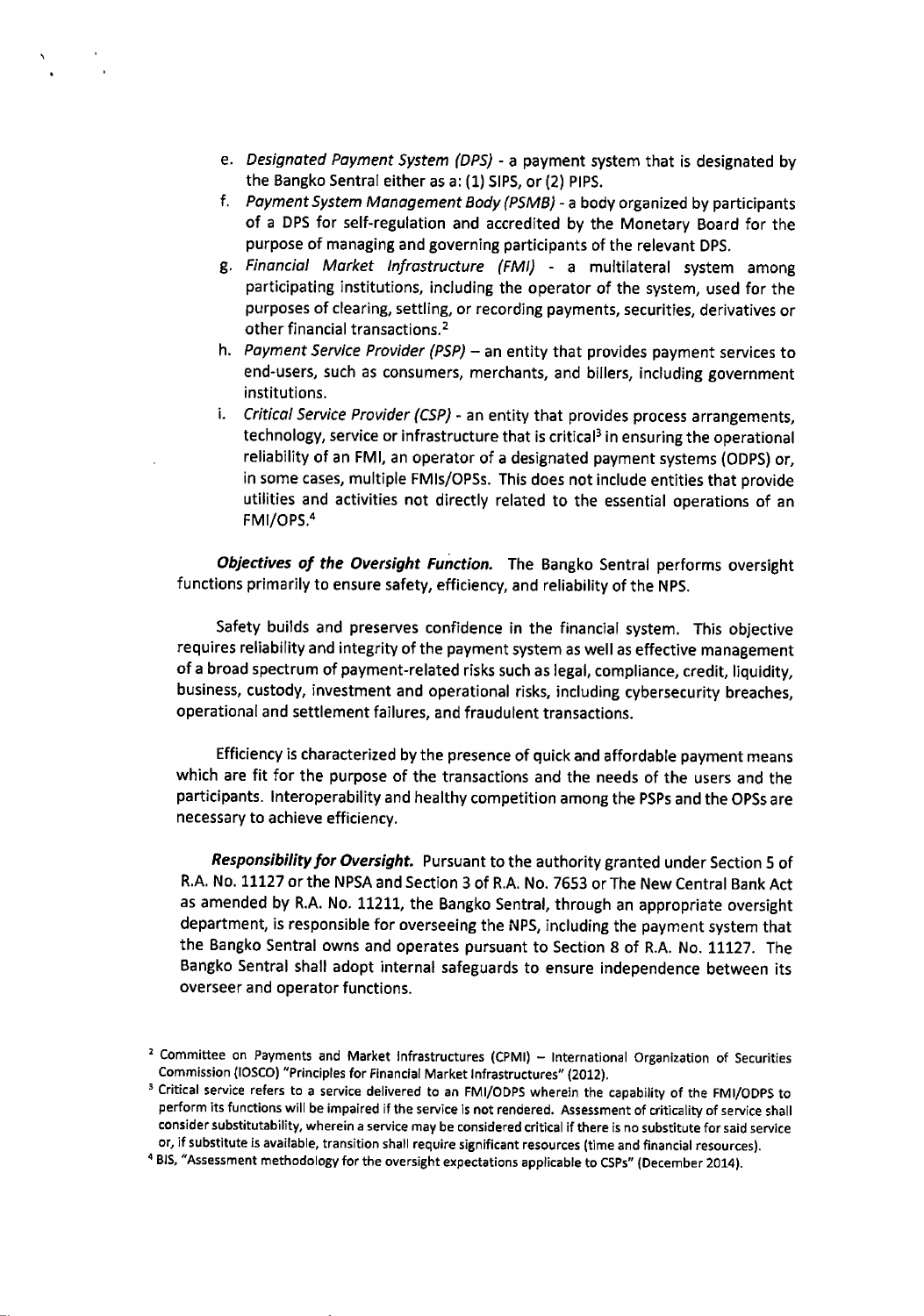Cooperative Oversight. With regard to payment activities and interlinkages of FMls that relate or interconnect with payment systems, the Bangko Sentral shall pursue cooperative oversight with relevant local regulators, government agencies, and foreign regulators. Apart from enhancing oversight capacity and response, cooperative oversight prevents regulatory arbitrage resulting from gaps, inefficiencies, duplications, and inconsistencies in the regulations for FMls. In this respect, the Bangko Sentral shall establish measures to facilitate effective and efficient flow of information among various regulators and government agencies. The cooperation and information-sharing process shall be compliant with relevant statutory provisions and consistent with the responsibilities for authorities under the Principles for Financial Market lnfrastructures  $(PFMI).<sup>5</sup>$ 

- a. Other local regulators and government agencies. The Bangko Sentral shall coordinate with other regulators including primary regulators of FMls that relate to or interconnect with payment systems. The grant, suspension, or revocation of any government license necessary for the conduct of business of an OPS must be done only with prior consultation with the Bangko Sentral,  $6$ being the primary regulator of the OPS.
- b. Foreign regulators or overseers of payment systems of other countries. The Bangko Sentral's cooperative oversight shall conform to the arrangements entered into by the Philippines through regional and global affiliations such as, but not limited to, the Executives' Meeting of East Asia and Pacific Central Banks (EMEAP), South East Asian Central Banks (SEACEN), and Association of South East Asian Nations (ASEAN). ln cases where a payment system participant in the Philippines also operates in other jurisdictions, or a domestic payment system interacts with FMls in other countries, the Bangko Sentral can directly coordinate with foreign regulators or overseers of payment systems. The coordination aims to facilitate safe, efficient, and reliable cross-border payment transactions.

Scope of Oversight. The oversight function of the Bangko Sentral shall cover the NPS including activities of the following institutions:

- a. Operators of payment systems (OPS). All OPS shall comply with the relevant regulations and guidelines set out bythe Bangko Sentral, including governance, risk management and reporting requirements. An OPS shall remain financially and technically capable to ensure that the payment system it operates remains robust and responsive to the needs of its participants.
- b. Financial Market Infrastructures (FMI). The Bangko Sentral focuses its oversight on the NPS. Cooperative oversight shall be pursued by the Bangko Sentral for payment activities and interlinkages of other FMls that relate to or

<sup>5</sup> International standards for financial market infrastructures, i.e., payment systems, central securities depositories, securities settlement systems, central counterparties and trade repositories, issued by the CPMI and the IOSCO.

<sup>&</sup>lt;sup>5</sup> Section 9 of R.A. No. 11127.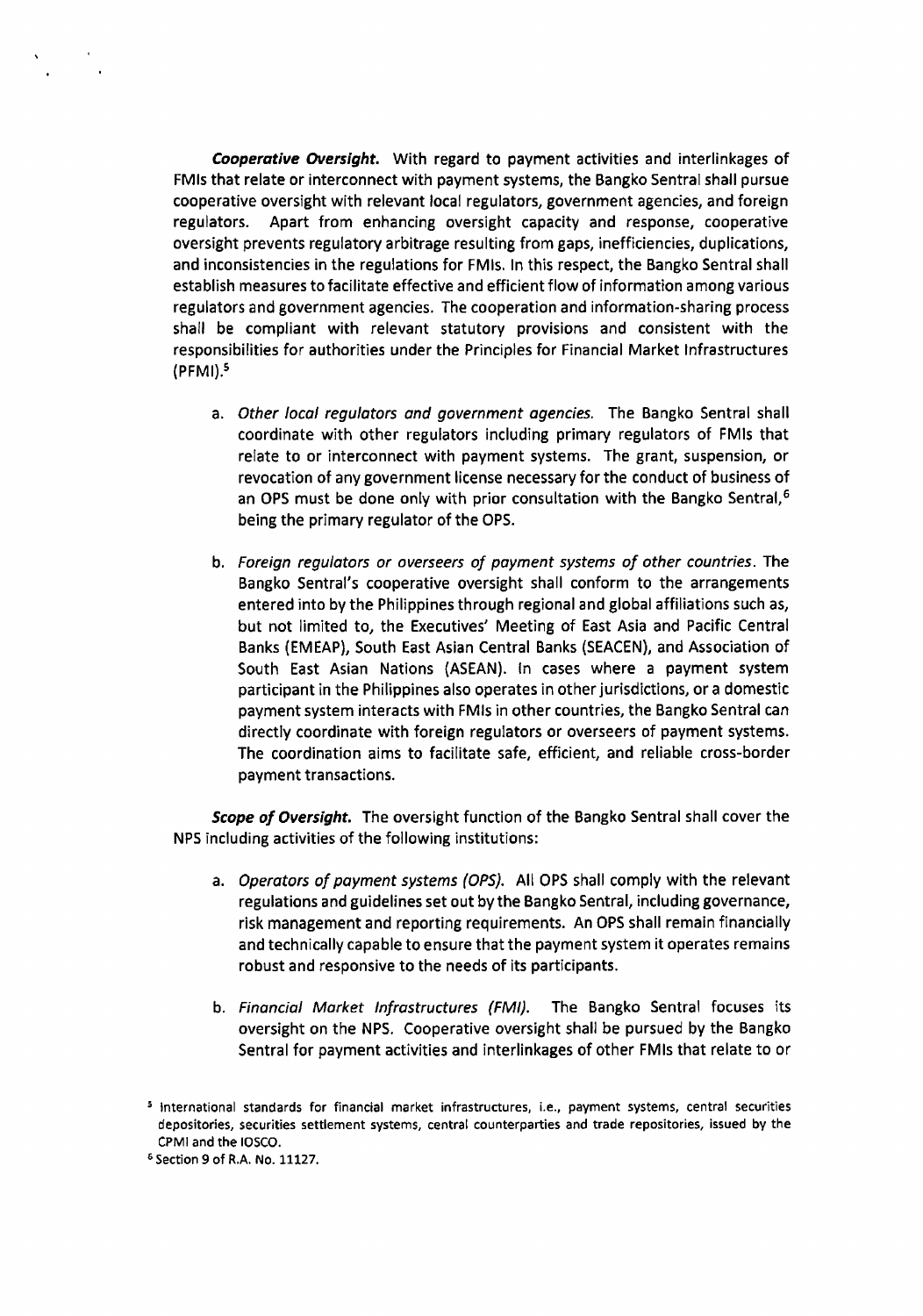interconnect with payment systems. Payment system FMls, at the minimum, shall observe the relevant PFMI and comply with applicable Bangko Sentral rules and regulations. PFMI assessment responsibilities for other FMIs shall be subject of cooperative oversight with the FMI's primary regulator. Likewise, the oversight function shall extend to the payment and settlement activities of correspondent banks and custodians.<sup>7</sup>

c. Payment System Management Body (PSMB). A PSMB, duly accredited by the Monetary Board, shall be responsible for promoting the development and interoperability of the payment system, the creation of payment system rules and agreements, and the establishment of standards to ensure that payment transactions are safely and efficiently cleared and settled with finality; provided, that the said rules, agreements, and standards shall be subject to review and prior approval by the Bangko Sentral.

The PSMB shall develop a comprehensive and holistic governance framework that satisfactorily demonstrates how the PSMB will perform self-regulation among its members in accordance with the NPSA. The PSMB shall establish policies and procedures to implement the governance framework, including assurance measures for members' compliance with the PSMB rules and regulations, to instill discipline among its members and to promote development of the payment system. The development and implementation of the framework, policies and procedures by the PSMB shall be subject of oversight by the Bangko Sentral. The Bangko Sentral may accredit several PSMBS. Conversely, the Bangko Sentral may revoke the accreditation of a PSMB for failure to perform its function or when it no longer serves its purpose as <sup>a</sup> PSMB.

- d. Payment service providers (PSPs). PSPs shall ensure that the payment instruments and delivery channels they offer are responsive to the needs of the end-users and compliant with relevant regulatory requirements, including, but not limited to, payment regulations, consumer protection, information security, and anti-money laundering/combating the financing of terrorism (AML/cFr).
- e. Critical Service Provider (CSP) of a designated payment system. The Bangko Sentral shall exercise its oversight function over the CSPs of DPS. The Bangko Sentral may engage in a cooperative oversight with the primary regulator of a CSP that operates not only in the Philippines but also in other jurisdictions. At the minimum, CSPs shall observe the relevant principles for CSPs as provided in the PFMI.

<sup>7</sup>Custodians hold securities for their customers, including banks, and provide related services. BlS, "Central Bank Oversight of Payment and Settlement Systems" (May 2005).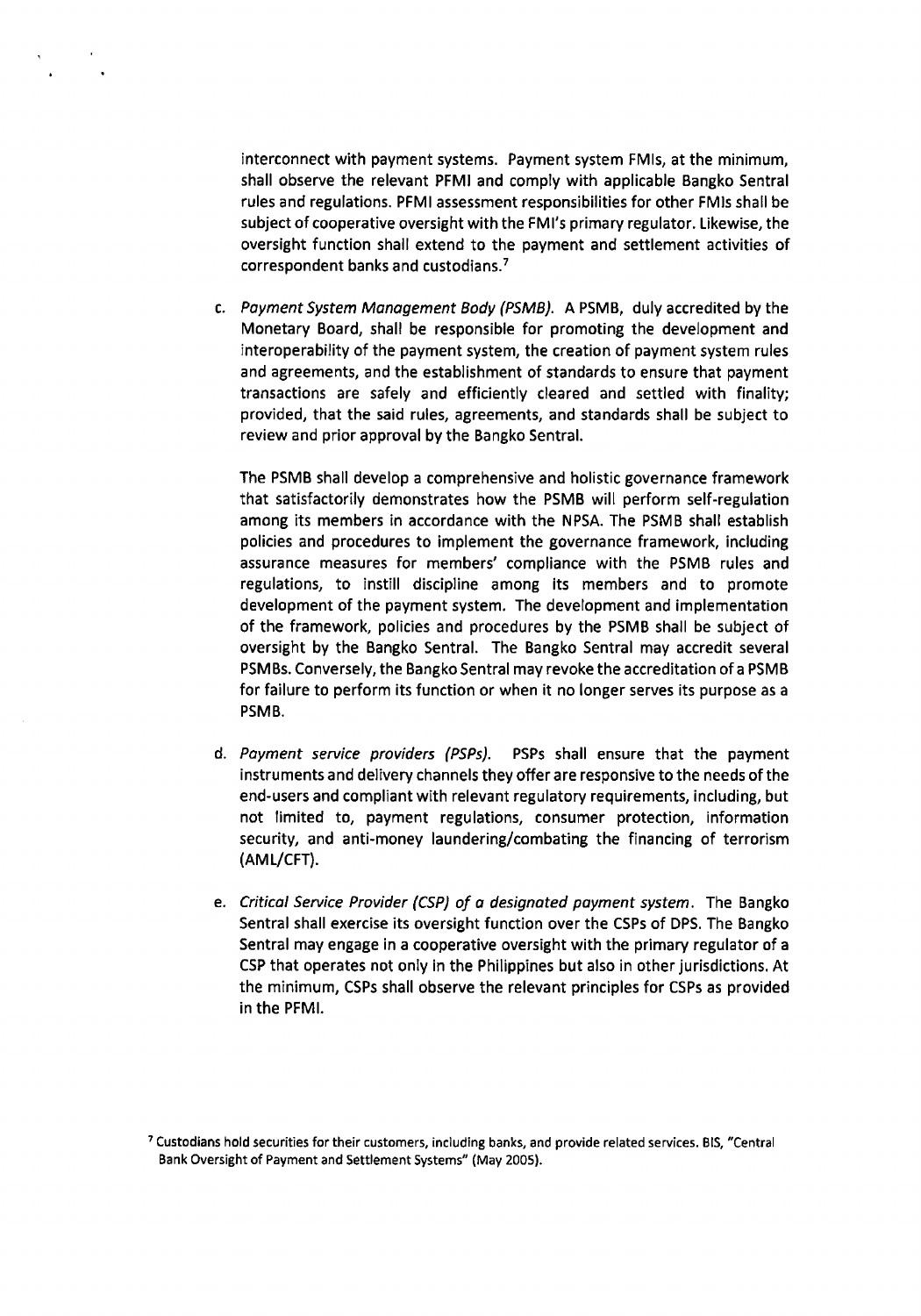**Oversight Activities.**<sup>8</sup> Consistent with a risk-based approach that takes into consideration both the payment system's risk profile and its impact in the NPS, the Bangko Sentral shall perform the following oversight activities:

- a. Monitoring existing and planned poyment systems. The Bangko Sentral monitors existing and planned payment systems to obtain an in-depth knowledge of the interaction among payment systems and the interlinkages between payment systems and other FMls. By monitoring payment systems, the Bangko Sentral aims to ultimately determine the impact of these systems on the broader financial and monetary systems. Relative to this activity, the Bangko Sentral adopts the following policies:
	- (L) Registrotion and licensing. The Bangko Sentral requires registration of all OPS in accordance with the guidelines provided under Section 202 of the MORPS. A registered OPS that intends to operate within a designated payment system shall secure prior approval from the Bangko Sentral.<sup>9</sup> The licensing framework under the MORPS shall include, at a minimum, the requirements for PSPs, ODPS, and payment services, arrangements, instruments, and activities.
	- (21 Off-site monitoring. The Bangko Sentral shall require the participants of payment systems to submit periodic and ad hoc reports on payment and other financial transactions, key risk indicators, incidents, and other statistics, key documents, and information relevant to its oversight of the NPS. The submission of the required reports to the appropriate oversight department shall conform to the reporting governance framework of the Bangko Sentral. As deemed relevant, the Bangko Sentral shall conduct meetings with existing and/or prospective participants of a payment system.
	- (3) On-site octivities. The Bangko Sentral shall perform on-site activities which shall complement off-site activities to strengthen the oversight of the NP5. The appropriate oversight department shall determine the frequency and scope of on-site activities. These activities shall include, but are not limited to, review of contractual arrangements governing payment systems, evaluation of pricing mechanisms against the principles adopted by the Bangko Sentral, verification of compliance with relevant laws, regulations and policies, and validation of representations made by the participants in the payment systems.
- b. Assessing the NPS and payment systems against the safety, efficiency and reliability objectives. In pursuit of these objectives, the Bangko Sentral conducts continuous assessment of payment systems and the NPS based on

<sup>&</sup>lt;sup>8</sup> The Bangko Sentral's oversight activities are consistent with those provided in the "Central Bank Oversight of Payment and Settlement Systems" issued by the CpMl.

<sup>&</sup>lt;sup>9</sup> Pursuant to R.A. 11127, operators of designated payment systems are required to secure prior authority from the Bangko Sentral.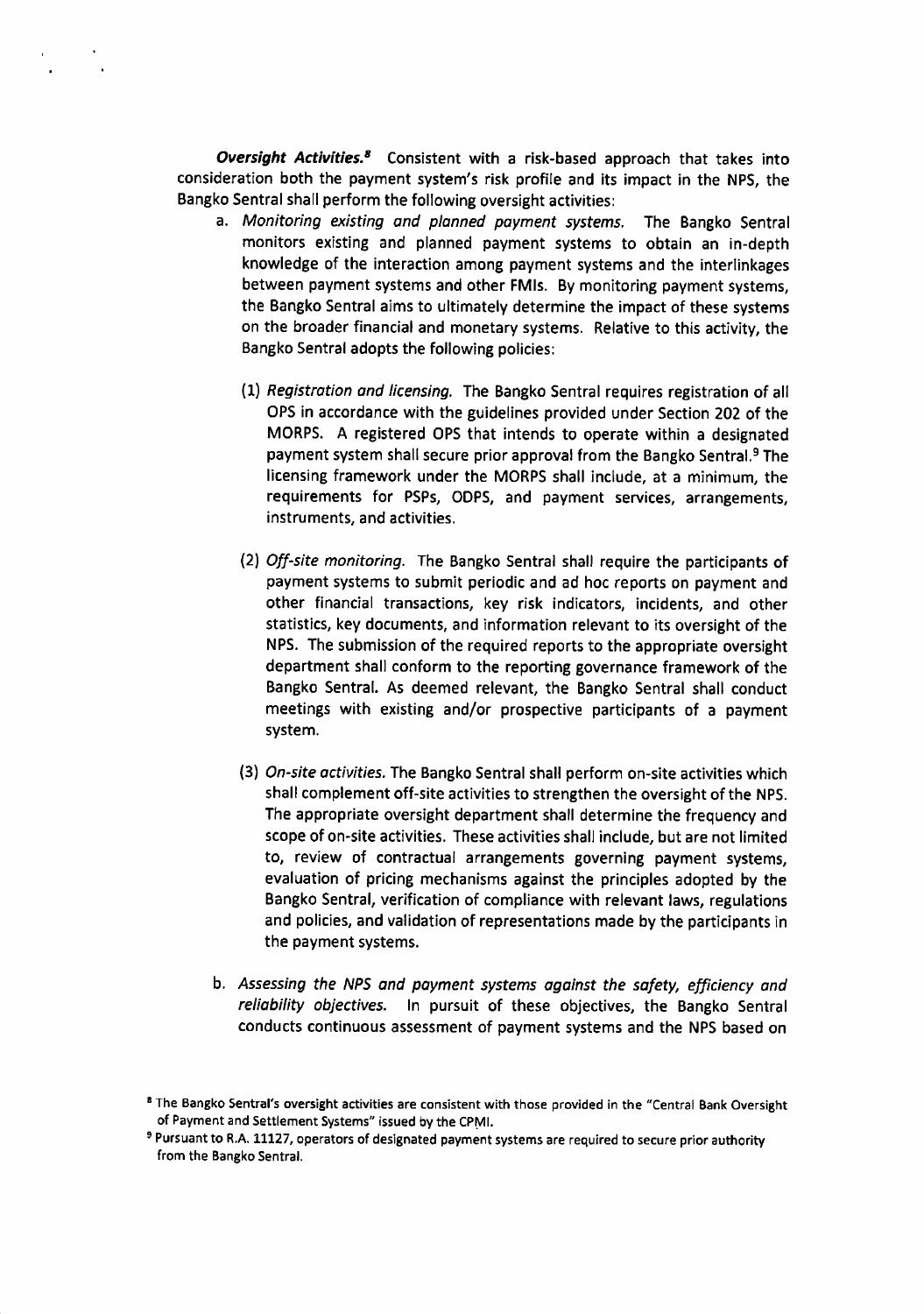information gathered from its monitoring activities. The Bangko Sentral adopts the following policies in connection with this activity:

- (1) Internationally Accepted Standards and Practices (IASPs). IASPs are established, thoroughly-developed, and generally-accepted guidance prescribed by reputable international-standard setting bodies, which include multilateral agencies.<sup>10</sup> The Bangko Sentral shall require the observance of IASPs in the design and operation of payment systems.
- (21 Assessment Criteria. The Bangko Sentral shall adopt different sets of assessment criteria in consideration of the characteristics and risk profile of payment systems, the size and profile of the transactions these systems process, and the system architecture, governance and controls, among others, established by the participants in the payment systems.
- (31 Designation. The Bangko Sentral shall designate a payment system which poses or has the potential to pose systemic risk that could threaten the stability of the NPS. To protect public interest, the Bangko Sentral may also designate a payment system which may not trigger or transmit systemic risk but could have a major economic impact or undermine the confidence of the public in the NPS or in the currency in general, Designation shall conform to the criteria and the process provided in this framework.
- (41 Enforcement oction. The Bangko Sentral may deploy enforcement actions, including but not limited to monetary and/or administrative penalties and sanctions, to ensure compliance with relevant laws and regulation and bring about timely corrective actions. Any violation committed by an OPS or any other participant in a payment system, and/or by their directors and officers, shall be subject to the sanctions set forth in Sections 36 and 37 of R.A. No. 7653, as amended, and Sections 19 and 20 of R.A. No. 11127, as appropriate.
- c. Inducing Change. The Bangko Sentral acts as a catalyst for change to pursue development and innovation of payment systerns, enhance the safety and efficiency of the NPS, as well as address emerging payment risks or issues. The Bangko Sentral may pursue its reform agenda in several ways, such as, but not limited to, the following means:
	- (11 Stokeholder dialogue. The Bangko Sentral may regularly conduct dialogues and collaborate with key stakeholders on innovative approaches towards improving the payment system to ensure that oversight expectations are consistent with industry initiatives and the needs of the end users. Towards this end, a formal forum, led by the Bangko Sentral with key stakeholders as regular members, may be created. Further, the Bangko Sentral shallconduct focused research and, as suitable, collaborate with other local and/or

<sup>10</sup>Examples include: The World Bank (WB), and the BlS.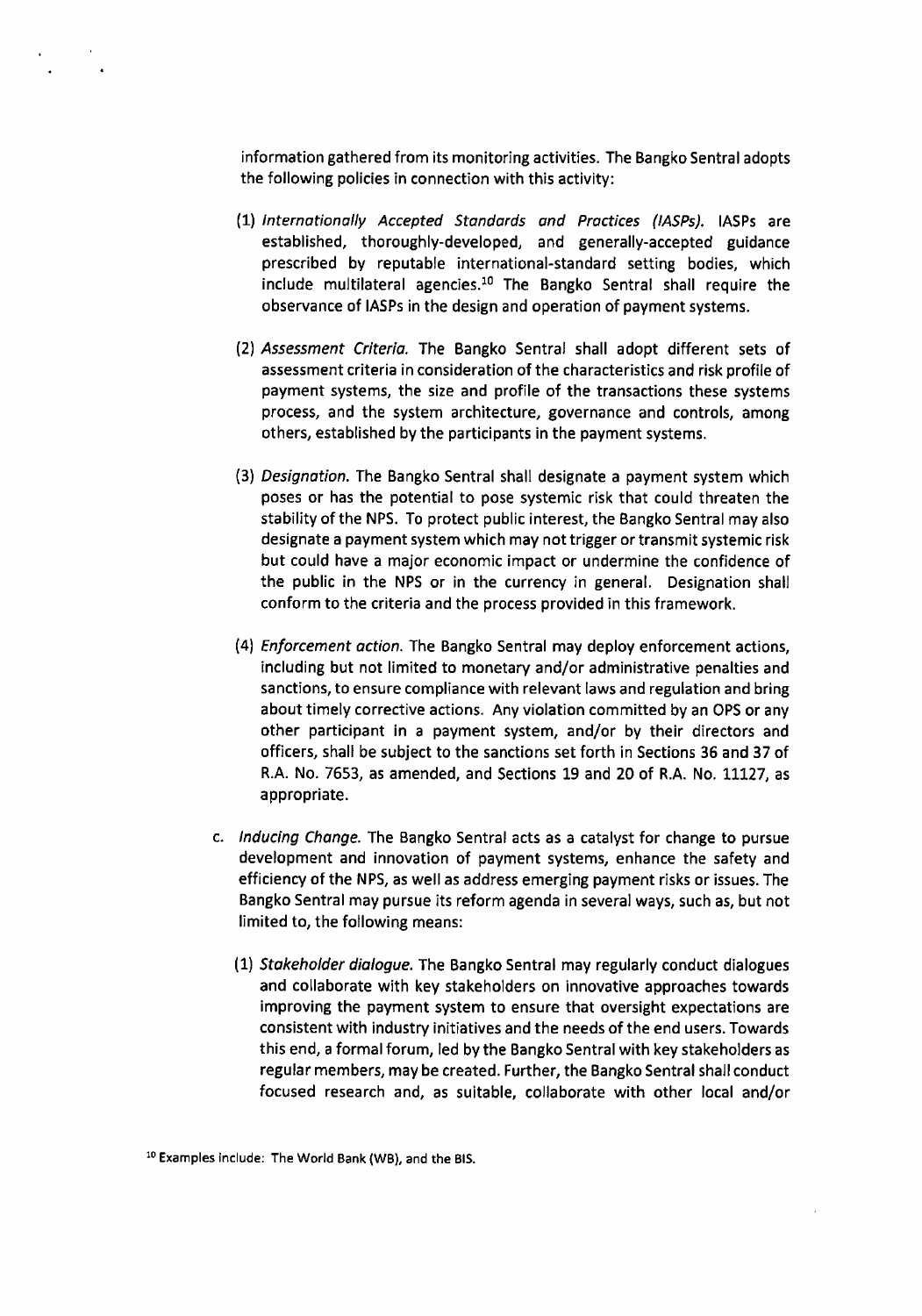foreign regulators on payments development in the country, Joint actions or projects can be pursued for this purpose.

(21 Policy issuonce. The Bangko Sentral shall issue policies to enable innovative solutions for the payment systems to thrive while keeping the existing and emerging payment-related risks adequately managed and mitigated. These policies shall include principles and requirements on various areas, such as, but not limited to governance, risk management, consumer protection, data confidentiality, information security, AML/CFT, and pricing mechanism.

Designation of a Payment System. A payment system shall be designated as SIPS or PIPS upon determination by the Bangko Sentral that the payment system poses or has the potential to pose systemic risk, or the designation of the payment system is necessary to protect public interest. The Bangko Sentral shall take into account the following criteria and any other relevant considerations approved by the Monetary Board for the purpose of designating payment systems:

- a. Market share;
- b. Aggregate settlement risk based on volume and value of transactions;
- c. Nature and complexity of transactions that the system processes;
- d. Interdependence with other payment systems or FMls; and
- e. Absence of alternative payment system.

Designation. Vetting on the designation of a payment system shall be based, among others, on information gathered from offsite monitoring, stakeholder dialogue, on-site activities, and cooperative oversight. Once the designation criteria are met, the Bangko Sentral shalI initiate a focused review on the payment system's profile, including its current and potential impact on the NPS. ln the course of the assessment, the Bangko Sentral shall engage the participants of the payment system being evaluated for possible designation,

Upon approval of the designation of a payment system, the Bangko Sentral shall notify the participants of the payment system. A transitory provision for compliance with the requirements for a designated payment system shall be included in the notification, as applicable. Moreover, the Bangko SentraI shall inform the public of the designation of a payment system.

Designated Payment System (DPS). Participants of DPS shall be subject to periodic assessment by the Bangko Sentral, The assessment shall be comprised of onsite visits and off-site monitoring activities. Assessments shall focus on the observance of standards such as the PFMI and other lASPs, compliance of participants in the DPS with laws, regulations, and determination of whether the factors considered for designation continue to exist. The participants in a DPS shall demonstrate adequate governance and risk management arrangements consistent with the principles set out in relevant laws and regulations. These arrangements cover several areas of concern including the access of participants to the system, management of liquidity, credit, operational, settlement and general business risks, finality of settlement, fair market competition, reasonable pricing rnechanism, independent assurance/audit, and transparency.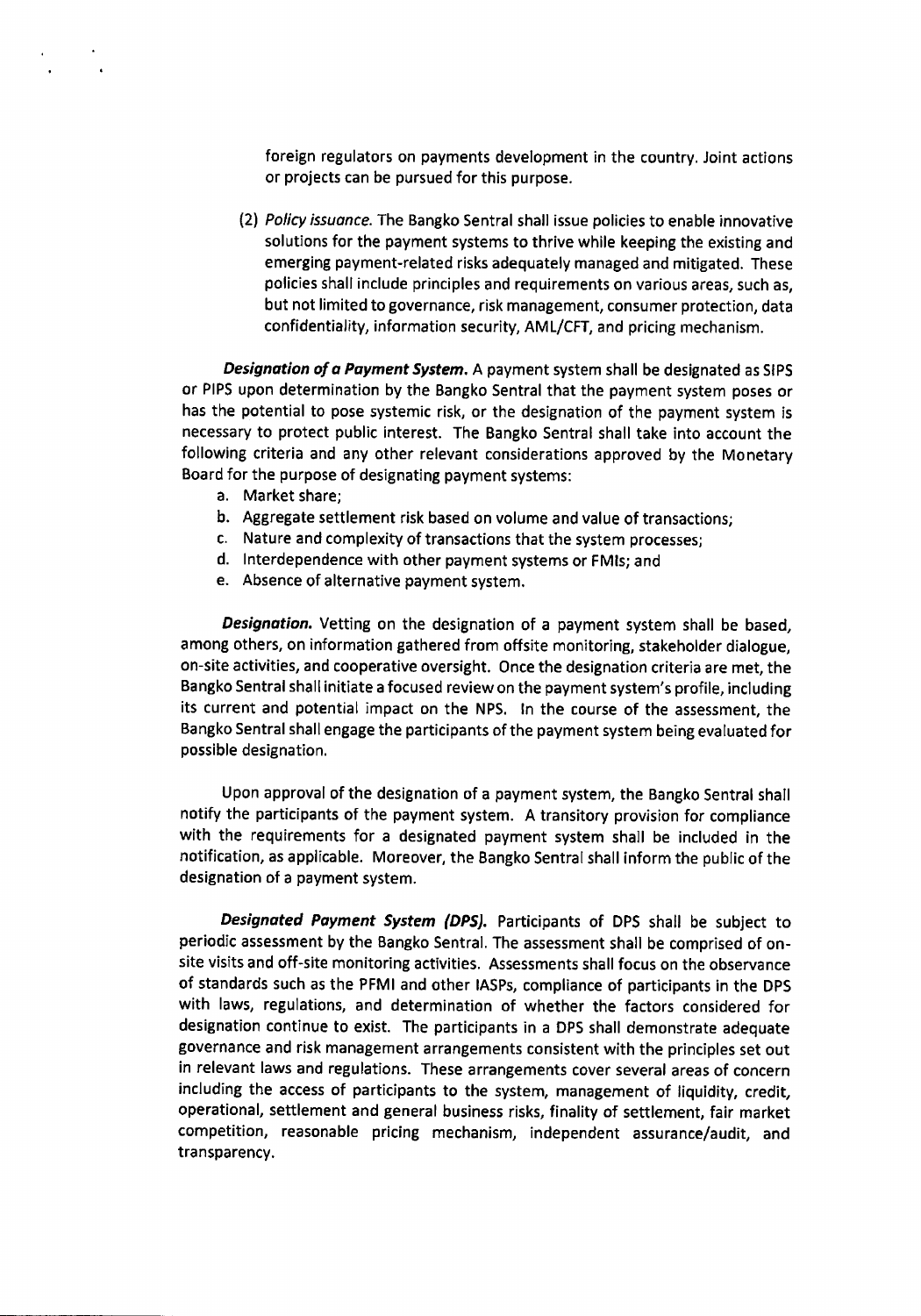Operator of a Designated Payment System (ODPS). Recognizing the role assumed by an operator in the maintenance and operation of a designated payment system, the Bangko Sentral, through the Monetary Board, shall set the organizational and operational requirements for an ODPS.

At a minimum, an ODPS shall:

- a. Secure a certificate of authority issued by the Monetary Board prior to (1) registering the Articles of lncorporation and By-Laws, or any amendments thereto, or (2) obtaining a license to do business in the Philippines for submission to the Securities and Exchange Commission (SEC), as applicable;
- b. Be a stock corporation, and licensed to do business in the Philippines in case of foreign entities;
- c. Be a registered OPS pursuant to Section 2O2 of the MORPS and must secure prior authority to be an ODPS from the Bangko Sentral. lf an existing payment system is designated, the operator shall secure an authority to be an ODPS from the Bangko Sentral;
- d. Obtain prior approval of the Monetary Board for any change in ownership or control, directly or indirectly, of more than ten percent (10%) of the voting stock of the ODPS:<sup>11</sup>
- e. Secure approval from the Bangko Sentral prior to implementation of <sup>a</sup> significant modification in its business model;
- f. Comply with the fit and proper rule set on qualifications and disqualifications of indlviduals elected or appointed as directors or officers of the ODPS with respect to their integrity/probity, physical/mental fitness, relevant experience, education, training, competence and other qualifications necessary in the performance of their duties. In this regard, the officers and directors of an ODPS may be confirmed, disqualified, suspended, removed, or watch-listed by the Monetary Board, without prejudice to imposition of other enforcement actions;
- g. Comply with governance, risk management and internal control standards set by the Bangko Sentral, including but not limited to the observance of relevant PFMI principles, confidentiality of payment information, and compliance with R.A. No. 9160, otherwise known as the "Anti-Money Laundering Act of 2001" and other related laws;
- h. Comply with the outsourcing framework prescribed by the Bangko Sentral including the scope and extent of the responsibility of the ODPS in regard to the actions of its service provider(s), requirements on ensuring that governance, risk management, and internal controlstandards are consistently applied to the outsourcing arrangement and to the parties involved, or any limitation of functions that may be outsourced. In this regard, the ODPS is expected to establish accreditation and continuing compliance requirements on its service provider(s) or participant OPS to maintain the integrity of the payment system;
- i. Exhibit high degree of security and operational reliability; and